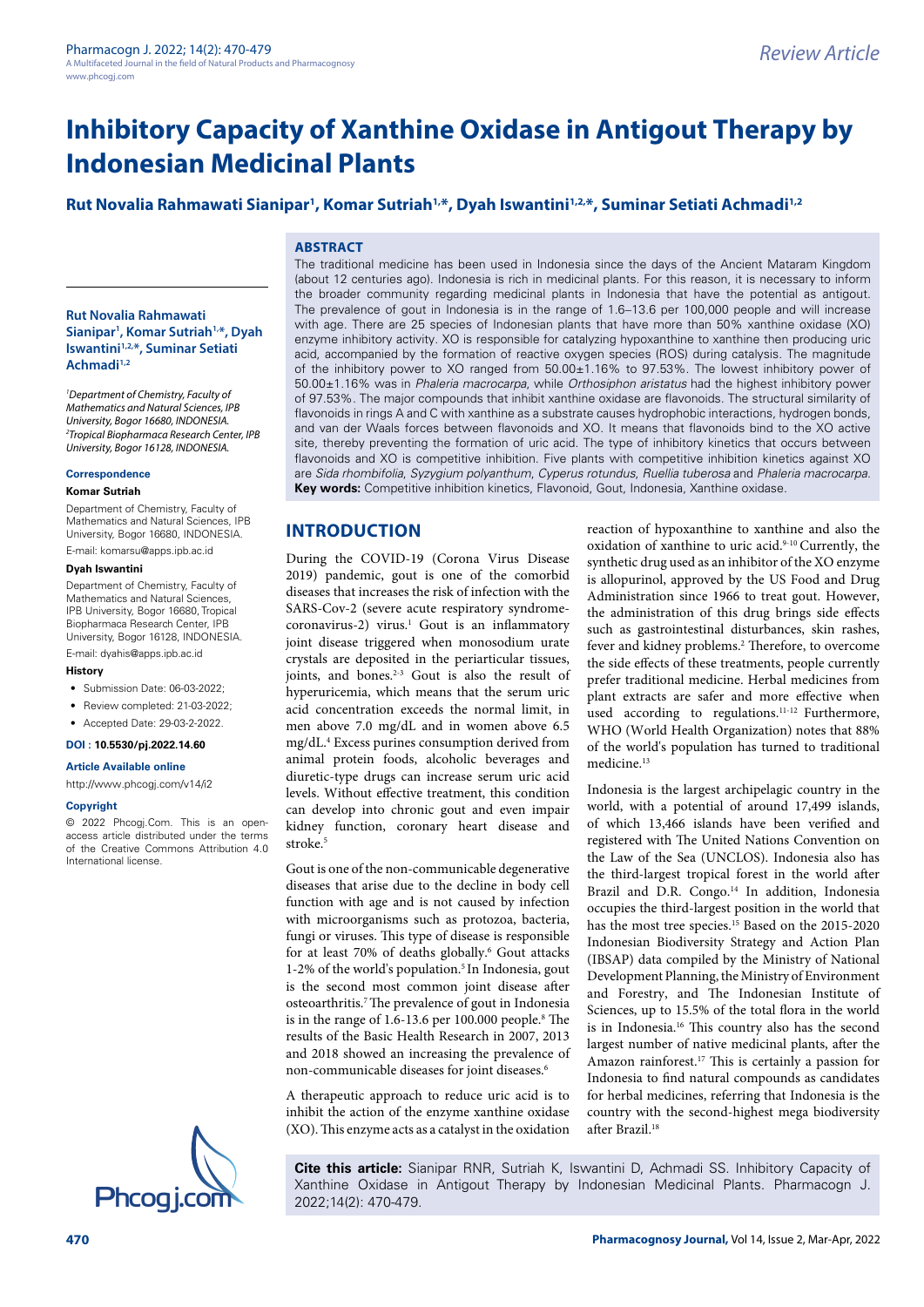The traditional pathways of biodiversity, such as traditional medicine, represent the oldest forms of knowledge. This pathway is used as the starting point to build modern pathways of biodiversity, such as in the fields of research, biotechnology, pharmacy and bioeconomics.<sup>17</sup> Indonesia has more than 20,000 plant species, but only 1,180 species have been recorded and only about 300 species have been used for traditional medicine.<sup>19</sup> This article reviews the inhibitory capacity of XO in antigout therapy by Indonesian medicinal plants and proceed with major compound of XO inhibitor and competitive inhibition kinetics.

## **METHODS**

Literature review studies were obtained from searches in the Science Direct database, Scopus, Google Scholar, Wiley Online Library and Pubmed. The keywords used in the database search were "*in vitro* xanthine oxidase inhibition", "Indonesian medicinal plants as xanthine oxidase inhibitors", "flavonoids", "competitive inhibition kinetics" and "Lineweaver-Burk plot."

### **GOUT**

Gout comes from the Latin word gutta which means drip; in the  $13<sup>th</sup>$ century it was believed that poison droplets fell on the joints and caused gout (uric acid).20 Gout is an inflammatory joint disease caused by the accumulation of monosodium urate crystals in the periarticular tissue, joints and bones.<sup>2-3</sup> Serum uric acid concentrations that exceed normal limits (hyperuricemia) also cause gout for men above 7.0 mg/dL and women above 6.5 mg/dL.<sup>4,21</sup>

Uric acid,  $C_5H_4N_4O_3$  (7,9-dihydro-1H-purine-2,6,8(3H)-trione), a heterocyclic organic compound with a molecular weight of 168 Da, is the end product of purine catabolism in the body. Uric acid at physiological pH is a weak acid with pKα 5.8. Most of the uric acid is uric acid/uric acid salts. When the concentration of urate increases in the blood, uric acid crystals form. The uric acid solubility in water is low and in humans, the average blood concentration of uric acid approaches the solubility limit (6.8 mg/dL). When uric acid levels exceed 6.8 mg/dL, uric acid crystals form as monosodium urate (MSU). Uric acid will be released into the body's circulation, which the kidneys will then excrete with urine. However, the kidneys cannot regulate purine secretion in excess purine condition, resulting in excess uric acid crystals and accumulation in joints and periarticular tissues. This high uric acid level can cause an inflammatory reaction, so-called gout.22

There are two types of gout, namely primary and secondary gout. Primary gout is hereditary and occurs due to a genetic defect that results in loss of control of purine synthesis, while secondary gout is temporary and will disappear if the cause is stopped.23 There are four principles of gout treatment management, namely treatment of repeated attacks of gout, uric acid-lowering therapy, anti-inflammatory treatment and screening and management of comorbid diseases (comorbidities) in patients with gout such as heart disease, obesity, diabetes, impaired kidney function and hypertension.<sup>24</sup>

### **XANTHINE OXIDASE**

The xanthine oxidase was originally called the "Schardinger enzyme" because Schardinger in 1902 reported that in milk there is an enzyme that oxidizes aldehydes to acids accompanied by a reduction of methylene blue. Then, in 1922, Morgan *et al*. revealed that milk contains an enzyme capable of oxidizing xanthine and hypoxanthine, together with the reduction of  $O_2$  to  $H_2O_2$  and this enzyme is called xanthine oxidase (XO). Hass & Hill and Hass & Lee reported that milk contains a substance, which they called "itate", capable of oxidizing nitrite to nitrate in the presence of an aldehyde and  $O_2$ . Under other conditions, the milk can reduce nitrate to nitrite. Finally, in 1938, Booth presented strong evidence that the Schardinger enzyme is a XO.25

**Pharmacognosy Journal,** Vol 14, Issue 2, Mar-Apr, 2022

Structurally, XO is a dimeric protein with a molecular mass of 300 kDa and each monomeric unit has three main groups. The first group is the active site of iron-sulfur [2Fe-2S] with a molecular mass of 20 kDa. Second, intermediate flavin adenine dinucleotide (FAD) with a molecular mass of 40 kDa. The latter is a molybdenum-pterin (Mo-Pt) center with a molecular mass of 85 kDa.26

XO itself plays a role in the uric acid formation. XO catalyzes hypoxanthine to xanthine then to uric acid, accompanied by the production of superoxide anion,  $H_2O_2$  and reactive oxygen species (ROS) during catalysis (Figure 1) as follows:25-26

| hypoxanthine + $O_2$ + H <sub>2</sub> O $\longrightarrow$ xanthine + H <sub>2</sub> O <sub>2</sub> |                   |                                          |
|----------------------------------------------------------------------------------------------------|-------------------|------------------------------------------|
| xanthine + $2O_2 + H_2O$                                                                           | $\longrightarrow$ | uric acid + $2O_1$ <sup>-</sup> + $2H^+$ |
| xanthine + $O_1$ + $H_2O$                                                                          | $\longrightarrow$ | uric acid + $H2O2$                       |
| $2O_1^- + 2H^+$                                                                                    |                   | $H_2O_2 + O_2$                           |

#### Indonesian medicinal plants as xanthine oxidase inhibitors

Medicinal plants contain active compounds in all plant parts: roots, stems, leaves, fruit, seeds, flowers and barks. These active compounds have direct or indirect therapeutic effects in their use as medicinal agents. Medicinal plants are, also known as herbal plants, practically used in traditional medicine.<sup>27</sup>

Meanwhile, traditional medicine is defined as ingredient or ingredients derived from plant, animal, and mineral materials, extract preparations (galenic), or a mixture of these materials that have been used for generations for treatment and can be administered by following applicable norms in Indonesia community.28 Traditional medicine has been used since the Ancient Mataram Kingdom, approximately 12 centuries ago. Thus, traditional medicine is the nation's cultural heritage and is still used by the Indonesian people.<sup>29</sup>

The use of traditional medicine that has developed into herbal medicine impacts a global scale. WHO work priorities in the WHO 2009 Regional Meeting on the Use of Herbal Medicine in Primary Health Care, resulted in an agreement to provide information on the use of herbal medicines. The WHO program strengthens the National Program on the use of Herbal Medicine in Basic Health Services.<sup>30</sup> Coupled with the "back to nature" trend, herbal medicines are increasingly developing globally.<sup>31</sup>

Gout disease, which is also called "the disease of King", has long been treated with herbal medicine.<sup>32</sup> Table 1 summarizes Indonesian medicinal plants as xanthine oxidase inhibitors with a specification of more than 50% inhibitory activity.

There are 25 Indonesian medicinal plants that act as XO inhibitors with more than 50% inhibitory activity. The magnitude of the inhibitory power ranged from 50.00±1.16% to 97.53%. The least inhibitory power is *Phaleria macrocarpa*, while *Orthosiphon aristatus* gives the highest inhibitory power. The inhibition kinetics that has been investigated are *Sida rhombifolia*, *Syzygium polyanthum*, *Cyperus rotundus*, *Ruellia tuberosa* and *Phaleria macrocarpa*, with competitive inhibition kinetics  $for XO.$ 

### Flavonoids as major compound of XO inhibitor

Flavonoids are secondary metabolites in plants and are formed through the shikimate and phenylpropanoid pathways. These bioactive compounds accumulate in roots, rhizomes, wood, bark, stem bark, seeds, leaves and flowers. Flavonoids are commonly found in vacuoles of epidermal cells, guard cells and subepidermal cells of leaves, aerial regions of monocotyledonous and dicotyledonous plants, vascular parenchyma cells, flowers, cell walls and cortex parenchyma cells.<sup>52</sup>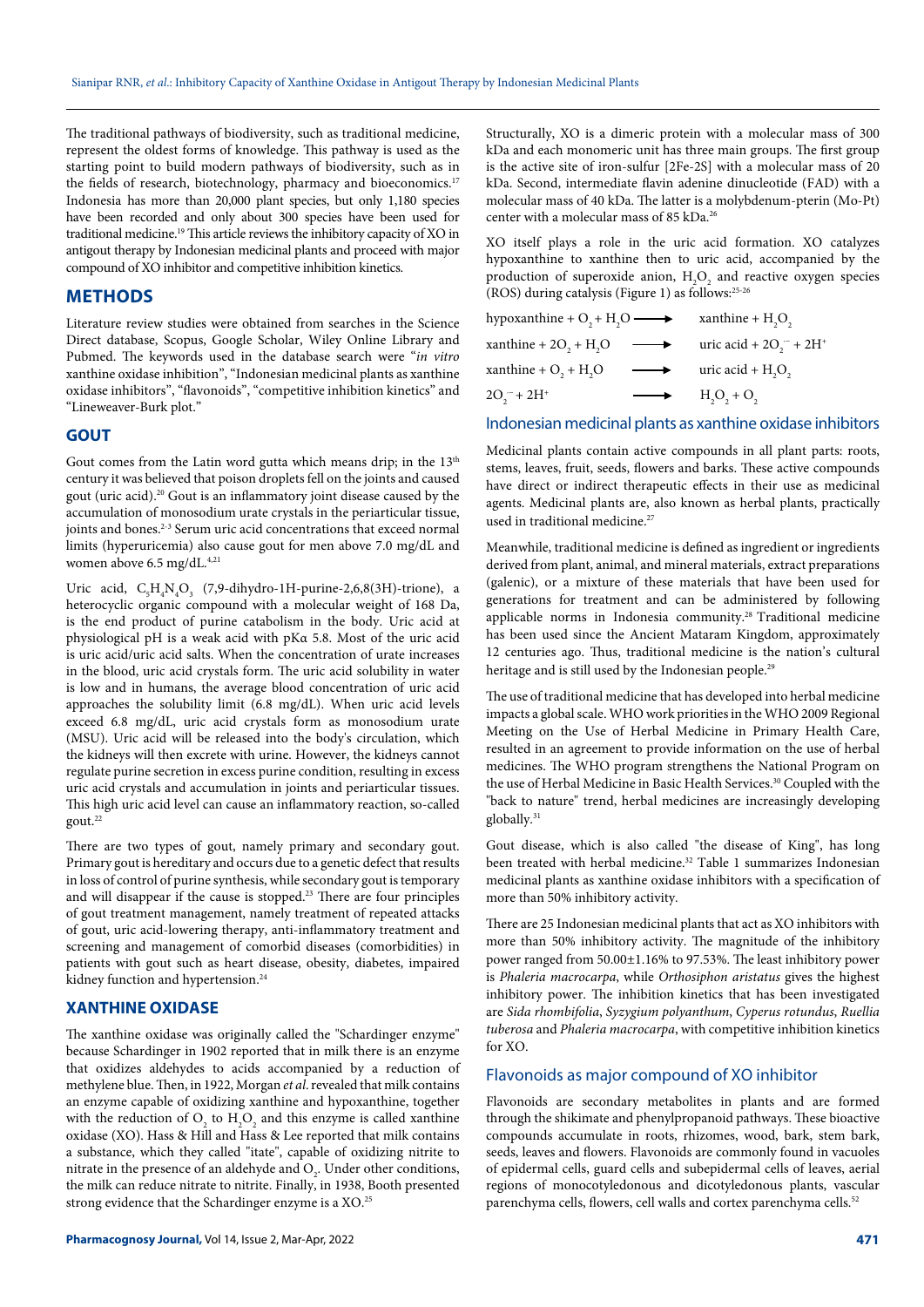

**Figure 1:** Mechanism of uric acid formation.9



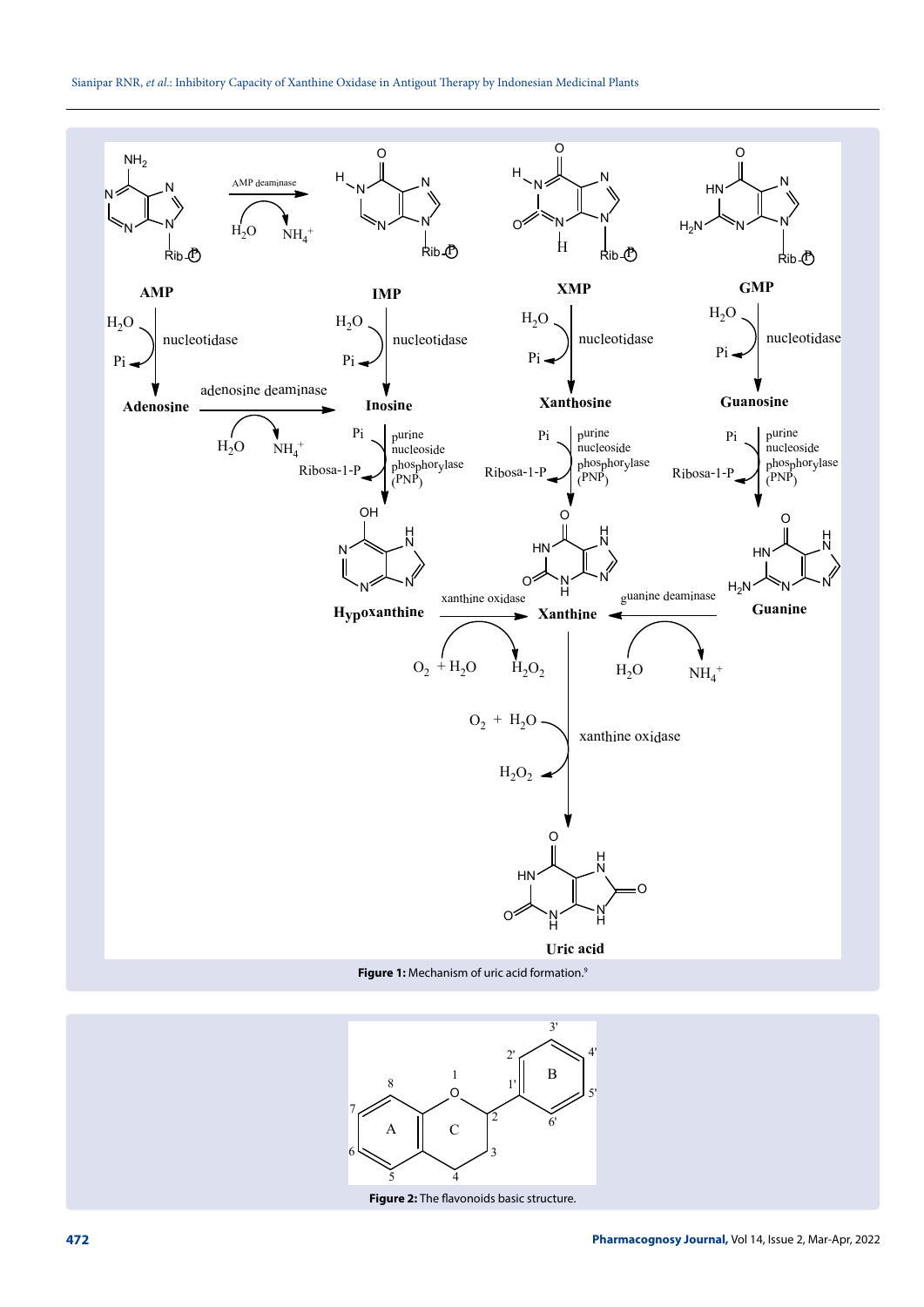| No.     | <b>Scientific</b><br>name            | <b>Local name</b>    | <b>Plant</b><br>parts | <b>Extracting</b><br>solvent                              | <b>Inhibitory</b><br>activity | <b>Concentration</b>                     | $IC_{50}$                     | <b>Inhibition</b><br>kinetics type | <b>Major compound</b>                                                                                                                                                                 | Refer-<br>ence |
|---------|--------------------------------------|----------------------|-----------------------|-----------------------------------------------------------|-------------------------------|------------------------------------------|-------------------------------|------------------------------------|---------------------------------------------------------------------------------------------------------------------------------------------------------------------------------------|----------------|
| 1.      | Apium<br>graveolens                  | Seledri              | Roots and<br>herbs    | Ethanolic<br>chloroform: ethyl<br>acetate(7:3)            | 88.62%                        | $200$ ppm                                | <b>NA</b>                     | <b>NA</b>                          | Flavonoids                                                                                                                                                                            | 33             |
| 2.      | Zanthoxylum<br>acanthopodium         | Andaliman            | Fruits                | <i>n</i> -Butanol                                         | 69.9%                         | $100 \mu g$ /<br>mL                      | $3.69 \mu g/mL$               | NA                                 | Flavonoids, alkaloids,<br>tannins, glycosides,<br>anthraquinones,<br>terpenoids                                                                                                       | 34             |
| 3.      | Alpinia galanga Lengkuas             |                      | Rhizomes Ethanol      |                                                           | 57.99±12.2%                   | $100$ μg/<br>mL                          | 65.36 µg/mL NA                |                                    | Flavonoids                                                                                                                                                                            | 35             |
| 4.      | Woodfordia<br>floribunda             | Sidawayah            | Flos                  | Ethanol                                                   | 55.33±1.91%                   | $100$ μg/<br>mL                          | 94.79 μg/mL                   | NA                                 | Flavonoids                                                                                                                                                                            | 35             |
| 5.      | Sida rhombifolia Sidaguri            |                      | Herbs                 | Ethanol                                                   | 82.69%                        | $200$ ppm                                | $91.15 \pm 5.74$<br>mg/L      | Competitive                        | Flavonoids                                                                                                                                                                            | 36             |
| 6.      | Myrmecodia<br>tuberosa (non<br>Jack) | Sarang<br>semut      | Herbs                 | Ethanol 96%                                               | 64.54%                        | $130 \mu g$<br>mL                        | $112.40 \mu g$ /<br>mL        | <b>NA</b>                          | Flavonoids                                                                                                                                                                            | 37             |
| $7. \,$ | Peperomia<br>peluucida               | Ketumpangan<br>air   | Herbs                 | Ethanol 96%                                               | 50.44%                        | 12.5 ppm                                 | 19.5 $\mu$ g/mL               | NA                                 | <b>NA</b>                                                                                                                                                                             | 38             |
| 8.      | Acalypha indica                      | Anting-<br>anting    | Herbs                 | Ethanol 96%                                               | 60.75%                        | $200$ ppm                                | 77.6 μg/mL                    | NA                                 | <b>NA</b>                                                                                                                                                                             | 38             |
| 9.      | Momordica<br>charantia               | Pare                 | Herbs                 | Ethanol 96%                                               | 63.56%                        | 6.25 ppm                                 | $17.8 \mu g/mL$               | <b>NA</b>                          | <b>NA</b>                                                                                                                                                                             | 38             |
| 10.     | Sonchus<br>arvensis                  | Tempuyung Leaves     |                       | Water<br>continued with<br>dichloromethane<br>Ethanol 96% | 77.41%<br>95.18±1.82%         | $500 \mu g$<br>mL<br>$200 \mu g$ /<br>mL | 119.02 ppm<br>$4.39 \mu g/mL$ | NA                                 | Flavonoids<br>Quercetin (flavonoid) 40                                                                                                                                                | 39             |
| 11.     | Stelechocarpus<br>burahol            | Kepel                | Leaves                | Ethanol 96%<br>continued with<br>ethyl acetate            | 63.79±4.28%                   | 200 μg/<br>mL                            | 128.39±20.2<br>$\mu$ g/mL     | NA                                 | Kaempferol-3-<br>O-rhamnoside<br>(flavonoid)                                                                                                                                          | 41             |
| 12.     | Persea<br>americana                  | Alpukat              | Leaves                | Ethanol 70%                                               | 77.54%                        | $120$ ppm                                | 65.55 ppm                     | NA                                 | Flavonoids                                                                                                                                                                            | 42             |
|         | 13. Ruellia tuberosa                 | Kencana<br>ungu      | Flowers               | Methanol<br>continued with<br>the <i>n</i> -butanol       | NA                            | NA                                       | $0.21 \mu g/mL$               | Competitive                        | 5-Hydroxy-3,7-<br>dimethoxy-2-(4-<br>$((3S, 4S, 5S, 6R) - 4, 5, 6-$<br>trihydroxy-2-(hydroxyl<br>methyl)-tetrahydro-2H-<br>pyran-3-yloxy)phenyl)-<br>4H-chromen-4-one<br>(Flavonoids) | 43             |
|         | 14. Pereskia bleo                    | Jarum tujuh<br>bilah | Leaves                | Ethanol 96%<br>continued with<br>ethyl acetate            | 88.89%                        | $100$ ppm                                | <b>NA</b>                     | <b>NA</b>                          | Flavonoids                                                                                                                                                                            | 44             |
| 15.     | Annona<br>muricata                   | Sirsak               | Leaves                | Ethanol 96% and<br>then purified                          | 77.97%                        | 11.8 ppm                                 | $0.02$ ppm                    | <b>NA</b>                          | Quercetin<br>3-(2-galloylglucoside) 45<br>(flavonoids)                                                                                                                                |                |
| 16.     | Caesalpinia<br>sappan                | Sappan               | Stem                  | Ethanol 70%                                               | 59±1%                         | $100 \mu g$ /<br>mL                      | NA                            | <b>NA</b>                          | Polyphenols                                                                                                                                                                           | 46             |
| 17.     | Annona<br>squamosa                   | Srikaya              | Stem                  | Ethanol and then<br>purified                              | 82.88%                        | $100$ ppm                                | <b>NA</b>                     | <b>NA</b>                          | Flavonoids                                                                                                                                                                            | 47             |
| 18.     | Syzygium<br>polyanthum               | Daun salam Leaves    |                       | Methanol<br>continued with<br>ethyl acetate               | 52.54±1.29%                   | $80 \mu g/mL$                            | 18.43 μg/mL                   | Competitive Flavonoids             |                                                                                                                                                                                       | 48             |
| 19.     | Cyperus<br>rotundus                  | Rumput teki Herbs    |                       | Methanol<br>continued with<br>ethyl acetate               | 51.01±0.95%                   | $80 \mu g/mL$                            |                               | 10.50 µg/mL Competitive Flavonoids |                                                                                                                                                                                       | 48             |
| 20.     | Phaleria<br>macrocarpa               | Mahkota<br>dewa      | Fruits                | Methanol<br>continued with<br>ethyl acetate               | 50.00±1.16%                   | $80 \mu g/mL$                            |                               | 19.23 µg/mL Competitive Flavonoids |                                                                                                                                                                                       | 48             |
|         | 21. Dillenia serrata Songi           |                      |                       | Stem bark Methanol                                        | 50.3%                         | $100 \mu g$ /<br>mL                      | <b>NA</b>                     | <b>NA</b>                          | Triterpenes                                                                                                                                                                           | 49             |
|         | 22. Beta vulgaris                    | Bit merah            | Roots                 | Ethanol 96%                                               | 55.11%                        | $1,000 \mu g$ /<br>mL                    | NA                            | <b>NA</b>                          | Flavonoids                                                                                                                                                                            | 50             |

## **Table 1: List of Indonesian medicinal plants as** *in vitro* **xanthine oxidase inhibitors and their secondary metabolites.**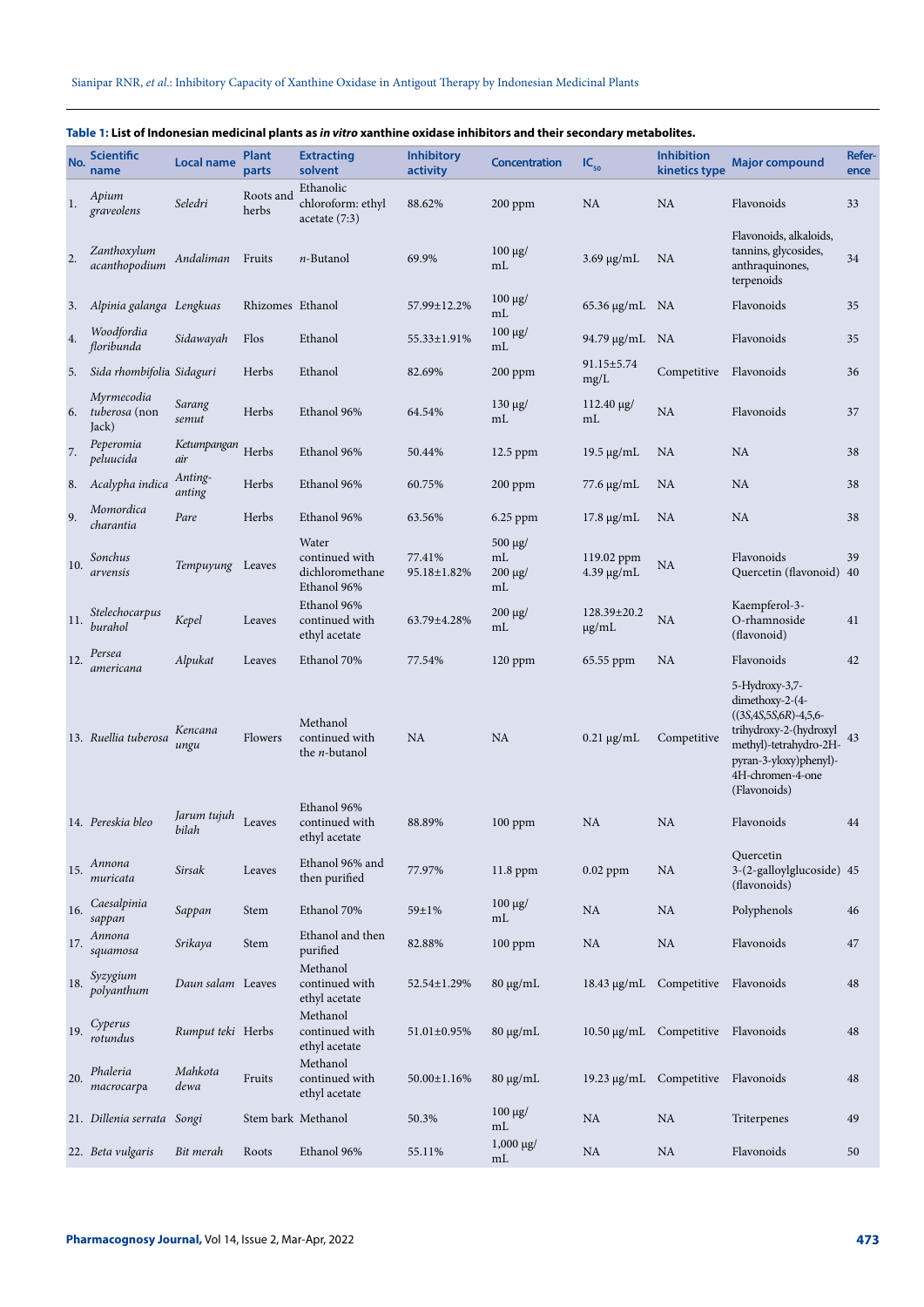### Sianipar RNR, *et al*.: Inhibitory Capacity of Xanthine Oxidase in Antigout Therapy by Indonesian Medicinal Plants

| 23. | Orthosiphon<br>aristatus   | Kumis<br>kucing | Herbs  | Water;<br>Ethanol 70% | 97.53%<br>89.70% | $450 \mu g$ /<br>m <sub>L</sub><br>$500 \mu g$<br>mL | $84.78 \mu g/mL$<br>NA | <b>NA</b><br><b>NA</b> | Flavonoids, tannins | 51 |
|-----|----------------------------|-----------------|--------|-----------------------|------------------|------------------------------------------------------|------------------------|------------------------|---------------------|----|
| 24. | Andrographis<br>paniculate | Sambiloto       | Herbs  | Water;<br>Ethanol 70% | 89.18%<br>79.05% | $500 \mu g$<br>mL<br>$500 \mu g$ /<br>m <sub>L</sub> | NA<br><b>NA</b>        | <b>NA</b><br><b>NA</b> | Flavonoids, tannins | 51 |
|     | 25. Salacca zalacca        | Salak           | Fruits | Water;<br>Ethanol 70% | 81.20%<br>77.72% | $500 \mu g$<br>m <sub>L</sub><br>$500 \mu g$<br>mL   | NA<br><b>NA</b>        | NA<br><b>NA</b>        | Flavonoids, tannins | 51 |

NA: Not Available

### **Table 2: The main subclasses of flavonoid aglycones.52,54**



OH

Delphinidin

OH

Cyanidin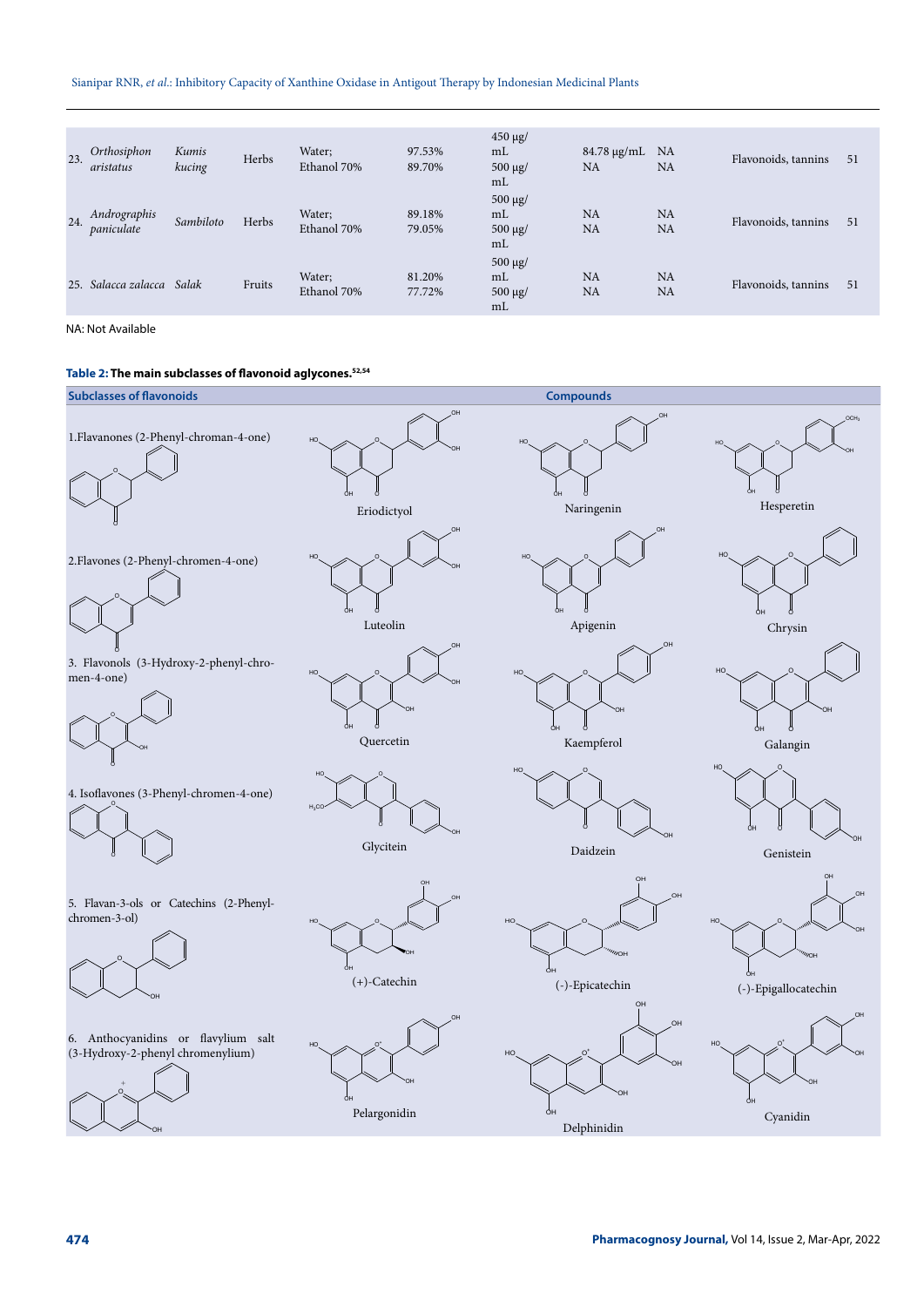

Figure 3: Band II absorption (originated from the A-ring benzoyl system) and band I (from the B-ring cinnamoyl system).<sup>53</sup>







Figure 5: Lineweaver-Burk plot of competitive inhibition type.<sup>8</sup>

Approximately 10,000 flavonoids represent the third largest group of natural products, after alkaloids (12,000) and terpenoids (30,000).<sup>53</sup> Flavonoids belong to the phenolic compounds with the chemical structure of flavonoids depending on the C6-C3-C6 basic framework consisting of two benzene rings (A and B) linked through a heterocyclic pyran ring  $(C)^{54}$  (Figure 1).

Flavonoids contain a conjugated aromatic system that can absorb UV-Vis light.55 Band II (240–285 nm) corresponds to the benzoyl system of ring A, while band I (300–400 nm) represents the cinnamoyl system of ring B.53 Flavonoids exist as aglycone derivatives, glycosides, methylated, acetylated and sulfate.56 These compounds exhibit various biological activities such as antioxidant, anticarcinogenic and antimicrobial, antiallergic, anti-inflammatory, antiaging, anticancer and antiviral.<sup>52,54,57</sup>

Flavonoids are classified into 12 subclasses based on their chemical structure. From which, six of which play an essential role in the therapeutic activity are anthocyanidins, flavan-3-ols, flavonols, flavones, flavanones and isoflavones (Table 2).<sup>58</sup> The mechanism of phytochemical compounds in inhibiting XO has not been reported in detail.10 Based on the structure of flavonoids in rings A and C, which is similar to xanthine as a substrate, there are hydrophobic interactions, hydrogen bonds and van der Waals forces between flavonoids and XO. It means that flavonoids bind to the active site of XO thereby preventing the formation of uric acid. The planar structure of flavonoids, the presence of double bonds between C2 and C3 and the content of hydroxyl groups at C5 and C7 played a crucial role in the XO inhibition. However, the presence of methylation in ring B; glycosylation at ring A and ring C; and hydrogenation of the C2=C3 double bond will decrease the binding affinity of XO.10,32,59,60

### **COMPETITIVE INHIBITION KINETICS**

Determination of the type of inhibition kinetics can explain the mechanism of inhibition and affinity formed between XO enzymes, as the targets and the drug candidate compounds, whether they are temporary (competitive and uncompetitive inhibition) or permanent (non-competitive inhibition).<sup>36,61</sup> Bioavailability (easily absorbed in metabolic pathways), reduced toxicity effects and specific structure makes competitive inhibitors selected as initial candidates for medicinal compounds in the pharmacokinetic world.<sup>61</sup>

In competitive inhibition, the compound structure of the inhibitor resembles the substrate. This condition can be developed with the substrate to bind to the active site. The competitive inhibitor and the substrate have the same affinity for the active site of the enzyme. If the inhibitor concentration exceeds the substrate concentration, the active site of the enzyme will be occupied by the inhibitor (enzyme-inhibitor complex), which means no product will be formed as shown in Figure 4.<sup>62</sup>

The double-reciprocal plot or Lineweaver-Burk plot (Figure 5) indicates that the slope increases with increasing inhibitor concentration. At the same time, the *x*-intercept decreases, indicating that the presence of competitive inhibitors results in the value of  $K_{m}$ , the Michaelis-Menten constant, increase. On the other hand, the *y*-intercept has no effect, meaning that the competitive inhibitor does not change the maximum velocity ( $V_{\text{max}}$ ). Thus, the Michaelis-Menten equation for competitive inhibition is 9,62,63

$$
V_0 = \frac{V_{max}[S]}{\alpha K_m + [S]}
$$
  
with:  

$$
V = \sum_{i=1}^{n} V_i
$$

$$
K_I = \frac{[E_1]I_1}{[EI]}
$$

where:

 $V_0$  = initial velocity of reaction when substrate concentration increases (μM/min)

 ${\rm V}_{\scriptscriptstyle\rm max}$  = maximum velocity when the enzyme conditions are saturated with substrate (μM/min)

 $K<sub>m</sub>$  = Michaelis-Menten constant; the substrate concentration when  $V_{max}(\mu M)$ 

[S]  $=$  substrate concentration  $(\mu M)$ 

 $\alpha$  = a function of the inhibitor concentration

- $[I]$  = inhibitor concentration  $(\mu M)$
- [E] = enzyme concentration (μM)
- [EI]  $=$  the enzyme-inhibitor complex concentration ( $\mu$ M)
- KI = inhibition constant  $(\mu M)$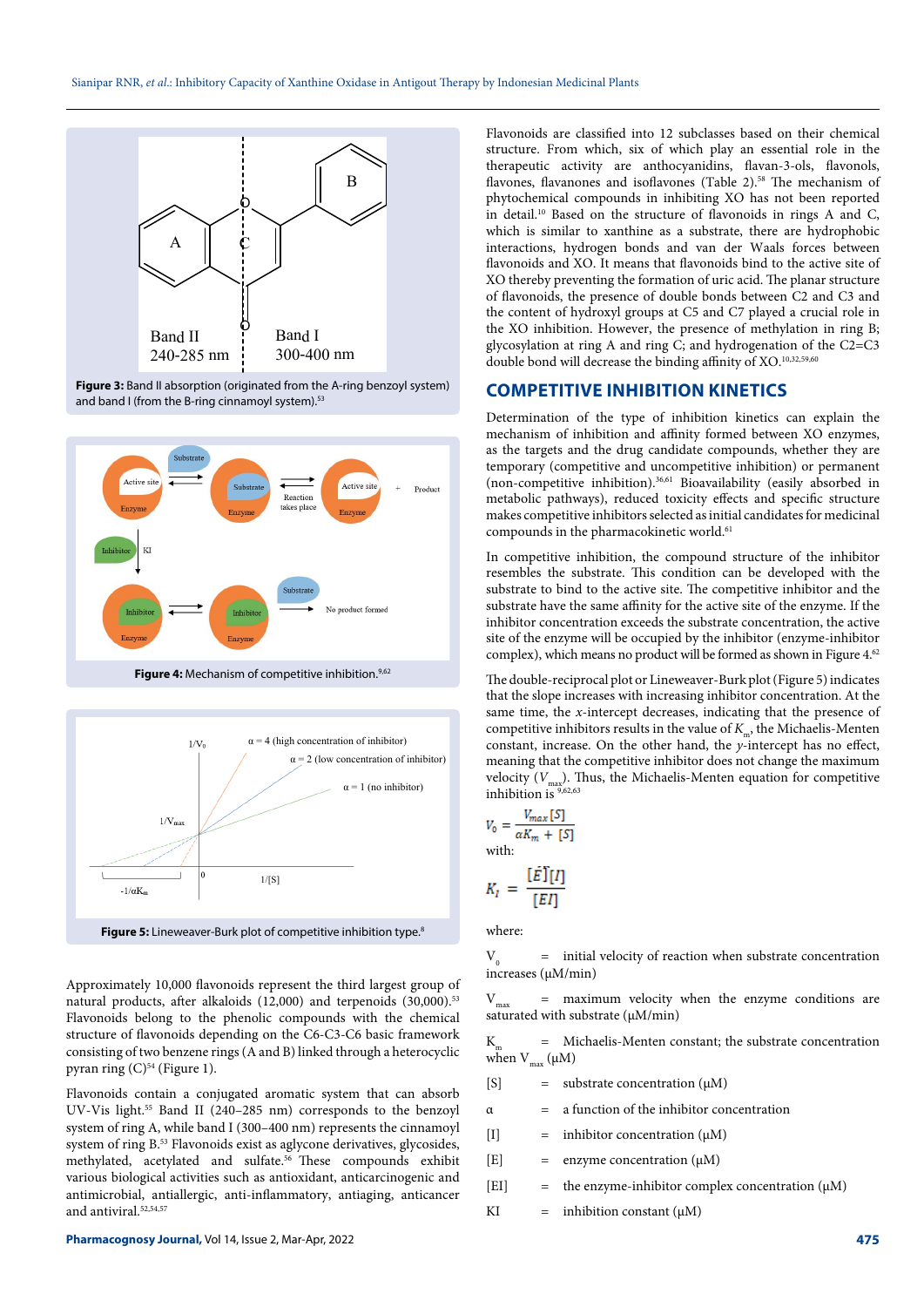Based on the kinetic parameters that have been reported in several studies, the subclasses of flavonoids that lead to competitive inhibitors of XO are flavones (luteolin, apigenin, chrysin),<sup>64-65</sup> flavonols (kaempferol, galangin, quercetin),10,60 flavanols (teaflavins and catechins),  $^{66-67}$  flavanones (eriodictyol) $^{64}$  and isoflavones (genistein). $^{68}$ 

## **CONCLUSION**

Natural wealth and knowledge of Indonesian traditional medicine combined with scientific advances may make Indonesia a superior country in developing herbal medicines. Research on 25 species of Indonesian plants with more than 50% XO enzyme inhibitory activity, flavonoids as major compound of XO inhibitor and competitive inhibition kinetics of XO can serve as a primary step in finding potential plants as antigout sources. However, the flavonoids content in these plants and the type of inhibition kinetics need to be further investigated.

### **ACKNOWLEDGEMENTS**

The authors would like to thank the Ministry of Education and Culture, Research, and Technology of the Republic of Indonesia for granting this work through Penelitian Terapan Kompetitif Nasional scheme (year 2022).

### **REFERENCES**

- 1. Ministry of Home Affairs Working Team for 2020 COVID-19 Task Force Support. Pedoman Umum Menghadapi Pandemi COVID-19 Bagi Pemerintah Daerah. Jakarta: Ministry of Home Affairs. 2020.
- 2. Pacher P, Nivorozhkin A, Szabo C. Therapeutic effects of xanthine oxidase inhibitors: Pharmacological Review. 2006;58(1):87-114.
- 3. Ayoub S, Rajamohan AG, Acharya J, Gross J, Patel V. Chronic tophaceous gout causing lumbar spinal stenosis. Radiol Case Reports. 2021;16(2):237-240.
- 4. Kang D-H, Johnson RJ. Uric acid metabolism and the kidney. Chapter 43. Chronic Renal Disease, Second Edition. 2020;689-701.
- 5. Recommendations of the Indonesian Rheumatology Association. Pedoman Diagnosis dan Pengelolaan Gout. Jakarta: Indonesian Rheumatology Association. 2018.
- 6. Ministry of Health Republic of Indonesia. Profil Kesehatan Indoensia Tahun 2019. Jakarta: Ministry of Health Republic of Indonesia. 2020.
- 7. Simamora RH, Saragih E. Penyuluhan kesehatan masyarakat: Penatalaksanaan perawatan penderita asam urat menggunakan media audiovisual. Jurnal Pendidikan dan Pemberdayaan Masyarakat. 2019;6(1):24-31.
- 8. Ardhiatma F, Rosita A, Lestariningsih REM. Hubungan antara pengetahuan tentang gout arthritis terhadap perilaku pencegahan gout arthritis pada lansia. Global Health Science. ISSN 2503-5088. 2017;2(2):111-116.
- 9. Voet D, Voet JG. Biochemistry Fourth Edition. USA: John Wiley & Sons, Inc. 2010.
- 10. Ayyappan P, Nampoothiri SV. Bioactive natural products as potent inhibitors of xanthine oxidase. USA: Elsevier BV. 2020;64:391-416.
- 11. Ministry of Health Republic of Indonesia. Laporan Nasional Riskesdas 2018. Jakarta: Ministry of Health Republic of Indonesia. 2018.
- 12. Jiang LL, Gong X, Ji MY, Wang CC, Wang JH, Li MH. Bioactive compounds from plant-based functional foods: A promising choice for the prevention and management of hyperuricemia. Foods. 2020;9(8):1-24.
- 13. World Health Organization. WHO Global Report on Traditional and Complementary Medicine 2019. 2019.
- 14. Brearley FQ, Adinugroho WC, Cámara-Leret R, Krisnawati H, Ledo A, Qie L, *et al*. Opportunities and challenges for an Indonesian forest monitoring network. Ann For Sci. 2019;76(54):1-12.
- 15. Food and Agriculture Organization of the United Nations and United Nations Environmental Programme. The State of the World's Forests 2020. Forests, biodiversity and people. Rome: Food and Agriculture Organization of the United Nations. 2020.
- 16. Ministry of National Development Planning of Indonesia. Indonesian Biodiversity Strategy and Action Plan 2015-2020. Jakarta: Ministry of National Development Planning of Indonesia. 2016.
- 17. Rintelen KV, Arida E, Häuser C. A review of biodiversity-related issues and challenges in megadiverse Indonesia and other Southeast Asian countries. Research Ideas and Outcomes. 2017;3:e20860.
- 18. The Indonesian Institute of Sciences. Kekinian Keanekaragaman Hayati Indonesia. Jakarta: LIPI Press. 2014.
- 19. Fitriani, Sampepna E, Saputra SH. Karakteristik tanaman akar bajakah (*Spatholobus littoralis* Hassk.) dari Loa Kulu Kabupaten Kutai Kartanegara. Jurnal Riset Teknologi Industri. 2020;14(2):365-376.
- 20. Suresh E. Diagnosis and management of gout: A rational approach. Postgrad Med J. 2005;81(959):572-579.
- 21. Bodofsky S, Merriman TR, Thomas TJ, Schlesinger N. Advances in our understanding of gout as an auto-inflammatory disease. Seminars in Arthritis Rheumatism*.* 2020;50(5):1089-1100.
- 22. Maiuolo J, Oppedisano F, Gratteri S, Muscoli C, Mollace V. Regulation of uric acid metabolism and excretion. International Journal of Cardiology. 2015;213:8-14.
- 23. Dianati NA. Gout and hyperuricemia. J Majority*.* 2015;4(3):82-89.
- 24. Dalbeth N, Choi HK, Joosten LAB, Khanna PP, Matsuo H, Perez-Ruiz F, *et al*. Gout. Nature Reviews. 2019;5(1):1-17.
- 25. Kostic DA, Dimitrijevic DS, Stojanovic GS, Palic IR, Dordevic AS, Ickovski JD. Xanthine oxidase: Isolation, assays of activity and inhibition. Journal of Chemistry*.* 2015;1-8.
- 26. Singh JV, Bedi PMS, Singh H, Sharma S. Xanthine oxidase inhibitors: patent landscape and clinical development (2015-2020). Expert Opinion on Therapeutic Patents. 2020;30(10):769-780.
- 27. Jamshidi-Kia F, Lorigooini Z, Amini-Khoei H. Medicinal plants: past history and future perspective. Journal of HerbMed Pharmacology. 2018;7(1):1-7.
- 28. The National Agency for Drug and Food Control of Indonesia Regulation Nomor 32 Tahun 2019. Persyaratan Keamanan dan Mutu Obat Tradisional. Jakarta: The National Agency for Drug and Food Control of Indonesia. 2019.
- 29. Indonesian Academy of Sciences. Sains untuk Biodiversitas Indonesia. 2019.
- 30. Regulation of the Minister of Health of the Republic of Indonesia No. 6 Tahun 2016. Formularium Obat Herbal Asli Indonesia. Jakarta: Ministry of Health Republic of Indonesia. 2016.
- 31. Ministry of Health Republic of Indonesia. Perkembangan Obat Tradisional di Indonesia. Jakarta: Ministry of Health Republic of Indonesia. 2019.
- 32. Liu L, Zhang L, Ren L, Xie Y. Advances in structures required of polyphenols for xanthine oxidase inhibition. Food Frontiers. 2020;1-16.
- 33. Iswantini D, Ramdhani TH, Darusman LK. *In vitro* inhibition of celery (*Apium graveolens* L.) extract on the activity of xanthine oxidase and determination of its active compound. Indonesian Journal of Chemistry. 2012;12(3):247-254.
- 34. Kristanty RE, Mun'im A, Katrin. Aktivitas antioksidan dan penghambat xantin oksidase dari ekstrak buah andaliman (*Zanthoxylum acanthopodium* DC.). Jurnal Farmasi Indonesia. 2013;6(3):122-128.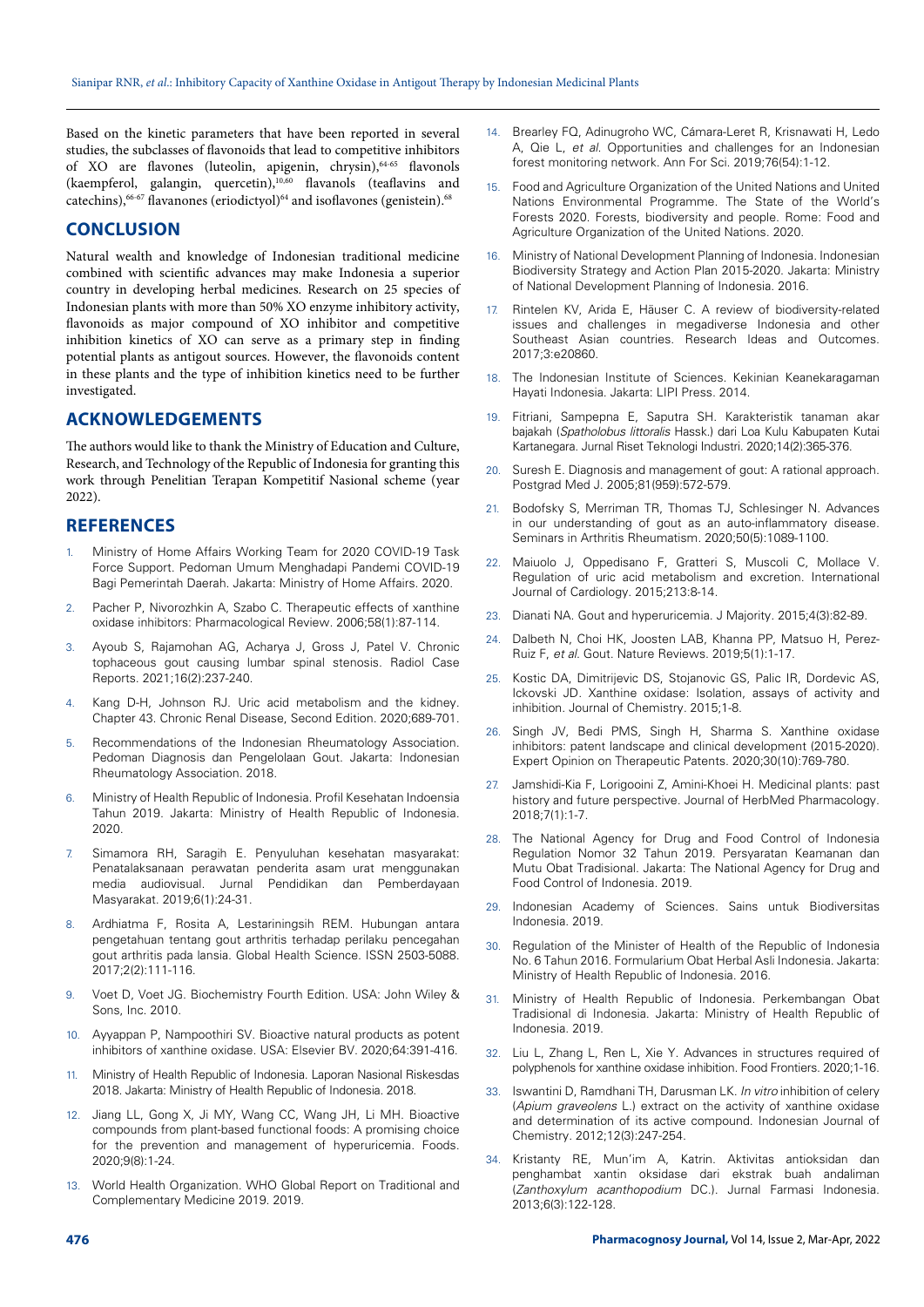- 35. Yumita A, Suganda AG, Sukandar EY. Xanthine oxidase inhibitory activity of some Indonesian medicinal plants and active fraction of selected plants. International Journal of Pharmacy and Pharmaceutical Sciences. 2013;2:293-296.
- 36. Iswantini D, Yulian M, Mulijani S, Trivadila. Inhibition kinetics of *Sida rhombifolia* L. extract toward xanthine oxidase by electrochemical method. Indonesian Journal of Chemistry. 2014;14(1):71-77.
- 37. Ernawati E, Susanti H. *In vitro* xanthine oxidase inhibition activity of the sarang semut (*Myrmecodia tuberosa* (non Jack) Bl.) ethanol extract. Pharmaciana. 2014;4(1):15-22.
- 38. Parawansah P, Nuralifah N, Alam G, Natzir R. Inhibition of xanthine oxidase activity by ethanolic extract of *Piperomia pellucida* L., *Acalypha indica* L. and *Momordica charantia* L. The Indonesian Biomedical Journal. 2016;8(3):161-166.
- 39. Trivadila, Oktaviani I, Iswantini D. Inhibition of tempuyung (*Sonchus arvensis*) water extract fractions against xanthine oxidase by electrochemical method. AIP Conference Proceedings. 2020;2243:1-8.
- 40. Hendriani R, Nursamsiar, Tjitraresmi A. *In vitro* and *in silico* evaluation of xanthine oxidase inhibitory activity of quercetin contained in *Sonchus arvensis* leaf extract. Asian Journal of Pharmaceutical and Clinical Research. 2017;10:50-53.
- 41. Sunarni T, Fidrianny I, Iwo MI, Wirasutisna KR. Constituent and antihyperuricemic activity of *Stelechocarpus burahol* leaves subfractions. Asian Journal of Pharmaceutical and Clinical Research. 2017;10(4):435-439.
- 42. Suwandi DW, Perdana F. Inhibition activity of xanthine oxidase of ethanol extract of avocado leaves with *in vitro* method. Jurnal Ilmiah Farmako Bahari*.* ISSN:2087-0337*.* 2017;8(2):40-45.
- 43. Ahmad AR, Elya B, Mun'im A. Antioxidant activity and isolation of xanthine oxidase inhibitor from *Ruellia tuberosa* L. leaves. Pharmacognosy Journal. 2017;9(5):607-610.
- 44. Sari PS, Sitorus S, Gunawan R. Inhibisi xantin oxidase oleh fraksi etil asetat dari daun jarum tujuh bilah (*Pereskia bleo* (Kunth) D.C) sebagai antihiperurisemia. Jurnal Atomik. 2018;3(2):116-121.
- 45. Slamet, Setyahadi S, Simanjuntak P. Isolasi dan identifikasi senyawa aktif fraksi etanol daun sirsak (*Annona muricata* Linn.) sebagai penghambat xanthine oksidase. ISBN: 978-979-3812-42-7. The 5th Urecol Proceeding. 2017;6(2):139-144.
- 46. Ningsih S, Churiyah. Evaluasi aktivitas inhibisi xantin oksidase dan kandungan senyawa polifenol dari ekstrak sappan. Jurnal Bioteknologi & Biosains Indonesia. 2018;5(2):157-167.
- 47. Alvionita M, Oktavia I, Subandi S, Muntholib. Bioactivity of flavonoid in ethanol extract of *Annona squamosa* L. fruit as xanthine oxidase inhibitor. IOP Conf. Series: Materials Science Engineering. 2019;546(6):1-10.
- 48. Sakti AS, Widyastanto H, Maulidina A, Mitasari D, Eriyani DS, Mun'im A. Xanthine oxidase inhibitory activity of methanol extract fractions of various Indonesian ethnopharmacological plants. International Journal of Applied Pharmaceutics. 2020;12:43-46.
- 49. Sabandar CW, Jalil J, Ahmat N, Aladdin N-A, Kamaruddin HS, Wahyuningrum R. Aktivitas antioksidan dan penghambatan xantin oksidase kulit batang songi (*Dillenia serrata Thunb*.). Galenica Journal of Pharmacy. 2020;6(1):151-159.
- 50. Putri G, Mahendra AN, Jawi IM. *In vitro* study of red beetroot ethanol extract (*Beta vulgaris* L.) as xanthine oxidase inhibitor. Intisari Sains Medis. 2021;12(1):414-419.
- 51. Trivadila, Julian AL, Tiarani SI, Sa'diah S, Iswantini D. Inhibition against xanthine oxidase enzyme by *Andrographis paniculata*, *Orthosiphon aristatus* and *Salacca zalacca* fruit water and ethanolic extracts as antigout. Proceedings of the 2nd International Conference on Science, Technology and Modern Society (ICSTMS 2020). 2021;576:462-469.
- 52. Rasouli H, Hosseini-Ghazvini SMB, Khodarahmi R. Therapeutic potentials of the most studied flavonoids: highlighting antibacterial and antidiabetic functionalities. Elsevier BV. 2018;60(3).
- 53. Santos EL, Maia BHLNS, Ferriani AP, Teixeira SD. Flavonoids: classification, biosynthesis and chemical ecology. Chapter 1. Flavonoids-From Biosynthesis to Human Health. 2017.
- Jan S, Abbas N. Chemistry of Himalayan phytochemicals. Chapter 4. Himalayan Phytochemicals. 2018;121-166.
- 55. Louie KB, Kosina SM, Hu Y, Otani H, de Raad M, Kuftin AN, *et al*. Mass spectrometry for natural product discovery. In Comprehensive Natural Products III: Chemistry and Biology (3rd ed.). Elsevier Ltd. 2020.
- 56. Teles YCF, Souza MSR, Souza M de FVD. Sulphated flavonoids: biosynthesis, structures and biological activities. Molecules. 2018;23(2):1-11.
- 57. Badshah SL, Faisal S, Muhammad A, Poulson BG, Emwas AH, Jaremko M. Antiviral activities of flavonoids. Biomedicine & Pharmacotherapy. 2021;140(2021):111596.
- 58. Harborne JB. Plant phenolics. In "Encyclopedia of plant physiology, New Series" (E.A. Bell and B. V. Charlwood, eds.). Berlin and New York: Springer-Verlag; 1980;8:329-402.
- 59. Lin S, Zhang G, Liao Y, Pan J, Gong D. Dietary flavonoids as xanthine oxidase inhibitors: structure-affinity and structureactivity Relationships. Journal of Agricultural and Food Chemistry. 2015;63(35):7784-7794.
- 60. Ou R, Lin L, Zhao M, Xie Z. Action mechanisms and interaction of two key xanthine oxidase inhibitors in galangal: Combination of *in vitro* and *in silico* molecular docking studies. International Journal of Biological Macromolecules. 2020;162:1526-1535.
- 61. Zhao J, Huang L, Sun C, Zhao D, Tang H. Studies on the structureactivity relationship and interaction mechanism of flavonoids and xanthine oxidase through enzyme kinetics, spectroscopy methods and molecular simulations. Food Chemistry. 2020;323(126807):1- 11.
- 62. Mohan C, Long KD, Mutneja M. An introduction to inhibitors and their biological applications. EMD Millipore Corp. 2013;1-42.
- 63. Pathak K, Gogoi U, Das A. Enzyme inhibition. Pharmaceutical Sciences. 2020;3:1-33.
- 64. Nelson D, Cox M. Lehinger Principles of Biochemistry Fourth Edition. New York: WH. Freeman and Company. ISBN 0‐7167‐4339‐6. 2005.
- 65. Peng A, Lin L, Zhao M. Screening of key flavonoids and monoterpenoids for xanthine oxidase inhibitory activity-oriented quality control of *Chrysanthemum morifolium* Ramat. 'Boju' based on spectrum-effect relationship coupled with UPLC-TOF-MS and HS-SPME-GC/MS. Food Research International. 2020;137 (109448):1-12.
- 66. Ghallab DS, Mohyeldin MM, Shawky E, Metwally AM, Ibrahim RS. Chemical profiling of Egyptian propolis and determination of its xanthine oxidase inhibitory properties using UPLC–MS/MS and chemometrics. Lwt. 2021;136(1):110298.
- 67. Chen J, Li Q, Ye Y, Ran M, Ruan Z, Jin N. Inhibition of xanthine oxidase by theaflavin: possible mechanism for anti-hyperuricaemia effect in mice. Process Biochemistry. 2020;97:11-18.
- 68. Hung-Chu Y, Chen CJ, Wu SH, Hsieh JF. Inhibition of xanthine oxidase by *Rhodiola crenulata* extracts and their phytochemicals. Journal of Agricultural and Food Chemistry. 2014;62(17):3742-3749.
- 69. Kim JY, Wang Y, Li ZP, Baiseitova A, Ban YJ, Park KH. Xanthine oxidase inhibition and anti-LDL oxidation by prenylated isoflavones from *Flemingia philippinensis* root. Molecules. 2020;25(13):1-15.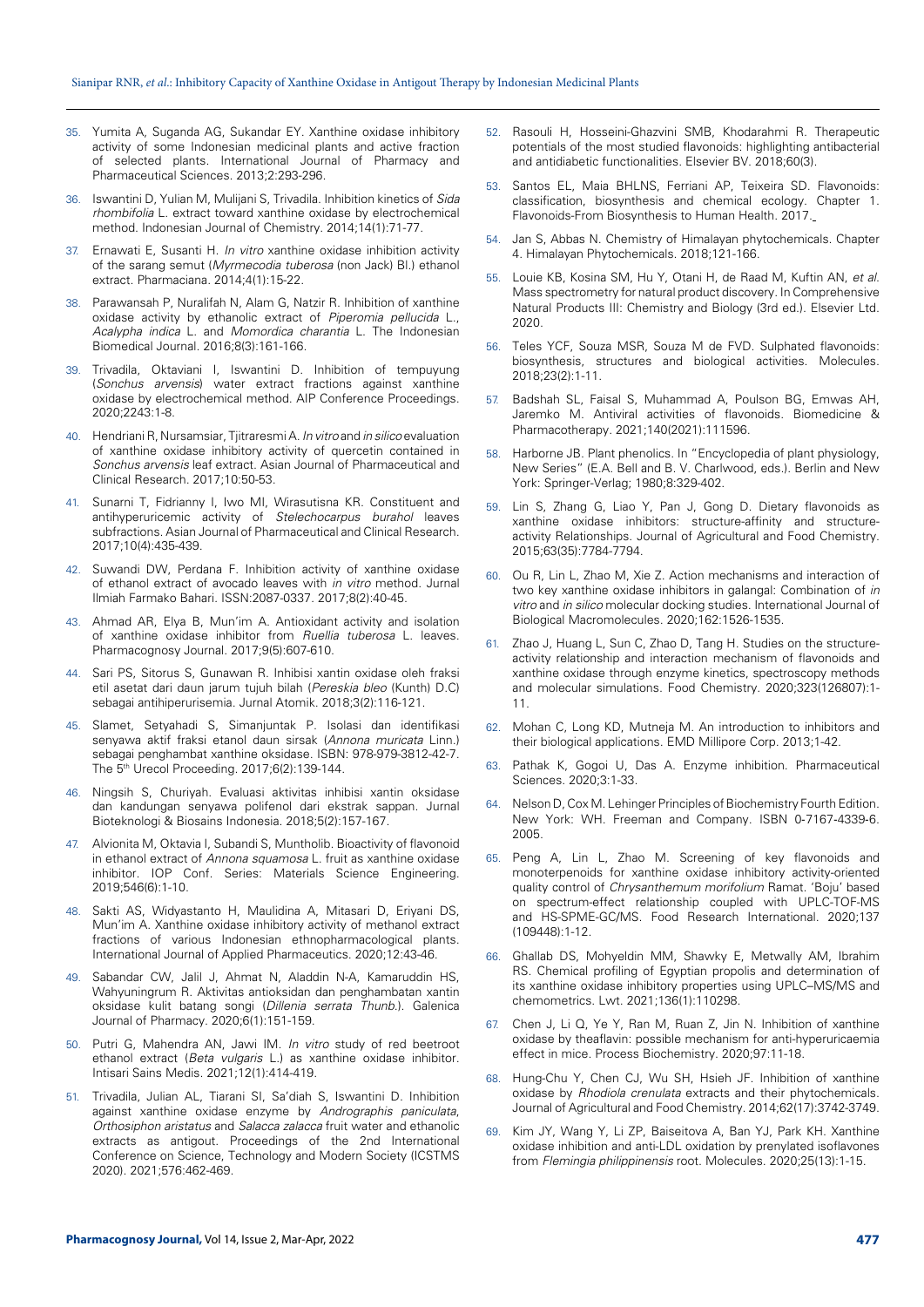# **GRAPHICAL ABSTRACT**